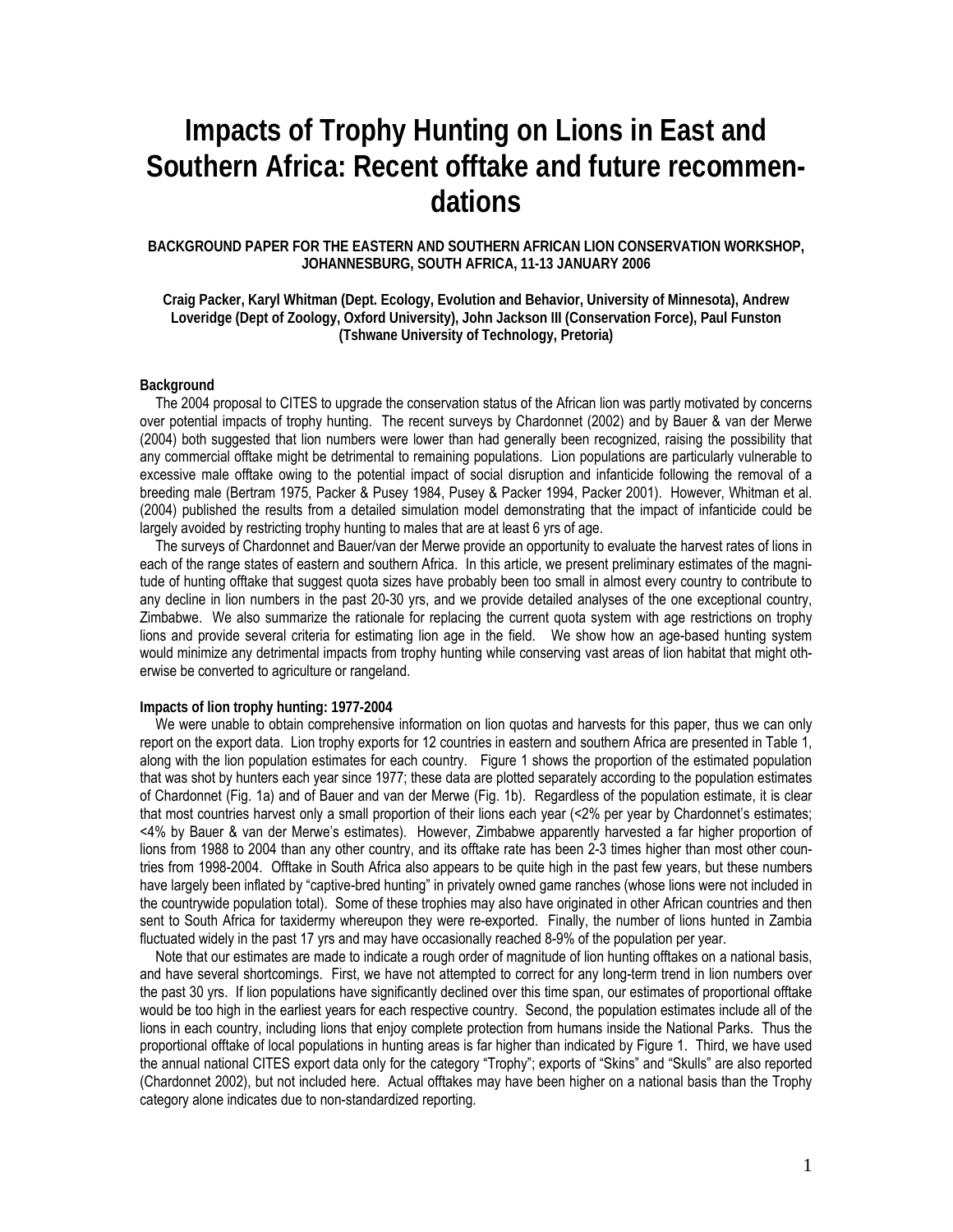In the past five years, Zambia (2002), Botswana (2001-4) and Zimbabwe (2005-6) all imposed temporary bans on lion hunting in response to international concerns over lion conservation. In the case of Botswana, the trophy hunting ban was part of an overall moratorium that included an attempted ban on problem animal control. Zimbabwe's hunting ban resulted from widespread recognition of their excessively high quotas.

## **A case study of lion trophy hunting in western Zimbabwe**

Analysis of long-term (1974-2004) hunting records from Matetsi Safari Area in northwestern Zimbabwe and from a study based in Hwange National Park (1999-2005) provide details of the extent and consequences of Zimbabwe's high off-take. Quotas for lion hunts on state-controlled land in Zimbabwe exceeded 140 per year in the early 1990s, but were reduced to around 120 by the late 1990s. The majority (40%) of the lion quota was from northwestern Matebeleland, and it was suggested that these quotas should be reviewed (Grobbelaar and Masulani 2003). About 65% of Zimbabwean lion trophies recorded in the Safari Club International trophy book were from western Zimbabwe (Matetsi Safari Area, the safari concessions around Hwange National Park and forestry land), 19% from the Zambezi valley and the remainder from either the Zambezi escarpment or South East lowveld (Safari Club International 2005).

Quotas were substantially reduced in the Zambezi Valley hunting concessions in the 1994/5 season due to overhunting and poor quality of trophies in previous years (Grobbelaar & Masulani 2003). Reduced quotas resulted in reduction in the 'catch effort' in subsequent years and improvements in trophy quality. Similarly harvests of male lions in the Matetsi Safari Area (MSA) reached a peak in 1990 at 11 males/1000km<sup>2</sup> (Figure 2). This harvest is exceptionally high when compared to off-takes in other hunting areas e.g. Selous Game Reserve, Tanzania had off-takes of 1.25/1000km2 (Creel and Creel 1997). In addition, MSA introduced a hunting quota for females in 1990 (previously females had only been shot as problem animals), so females contribute to the high number of trophies exported from the country in the 1990s.

Van der Meulen (1976) estimated that the Matetsi population contained 175 adults and 73 subadults in 1974. No systematic survey has subsequently been undertaken, but 7-26 males (mean 16.5) were taken off the population each year from 1974 to 2004 and 4-12 (mean 8.3) females were harvested annually from1990-2004. Widely fluctuating harvests during the 1970s and early 1980s reflect poor security and low levels of hunting tourism in the country during the independence war. Harvests of males stabilized after independence at around 8.3/1000km2. Male lion quotas remained relatively stable at around 10 lions/1000km2 until 1992 but declining hunting success over a 4 year period in the early 1990's necessitated reducing the male quota by 40% in 1997. Reduced hunting success (around 5.6/1000km2 ) after 1992 appears to have coincided closely with the introduction of a female quota in 1990 and yearly harvest of females at around 3.3/1000 km<sup>2</sup> (Loveridge et al. unpublished data).

## *'Fixed' versus 'optional' quotas*

The quota system in MSA works on the basis of 'fixed' and 'optional' quotas. Trophy fees for 'fixed' quotas are paid regardless of whether the animal is trophy hunted or not, while trophy fees for 'optional' quotas are only collected if the animal is shot. Until 1999 all male trophies were on 'fixed' quota, but thereafter a proportion was placed on an 'optional' quota. Females were always given on 'optional' quota. The system of 'fixed' quotas does not provide any incentive for hunting operators to reject lions that are too young, and this has resulted in poor trophy quality from the hunting area for much of the 1990s. Placing all lions on an 'optional' quota and ensuring that only lions above a threshold age are hunted would improve both trophy quality and ensure a sustainable harvest (see below). Furthermore, it appears that shooting females from the population has a deleterious impact on the number of mature males that could be harvested, presumably because of reductions in the overall population size and breeding success. Females should not be harvested if managers aim to sustain a harvest of high quality, high value trophy males.

### *Revenue from lion hunts*

The overall revenue earned from trophy hunting lions in MSA was reduced by hunting females. Because male trophies are considerably more valuable than female trophies, the revenue derived from hunting females does not appear to have compensated for the revenue lost because of the subsequent reduced male harvests and quotas. If male quotas had remained at the mean of 26 males per year (1974-1996) instead of dropping to a mean of 15 per year (1997- 2004) and even if females had not been hunted (and therefore derived no revenue) trophy fees would have earned around US\$97,990 more than was actually attained from 1997-2004 (Loveridge et al. in prep).

#### *Impact of trophy hunting around Hwange National Park*

A recent study on the impact of trophy hunting on the lion population in the 14,900km2 Hwange National Park revealed that hunting quotas were unrealistically high in the concessions surrounding the park (Figure 3). Between 2000 and 2003 more lions were on quota around Hwange than were on quota in the whole of Botswana prior to that coun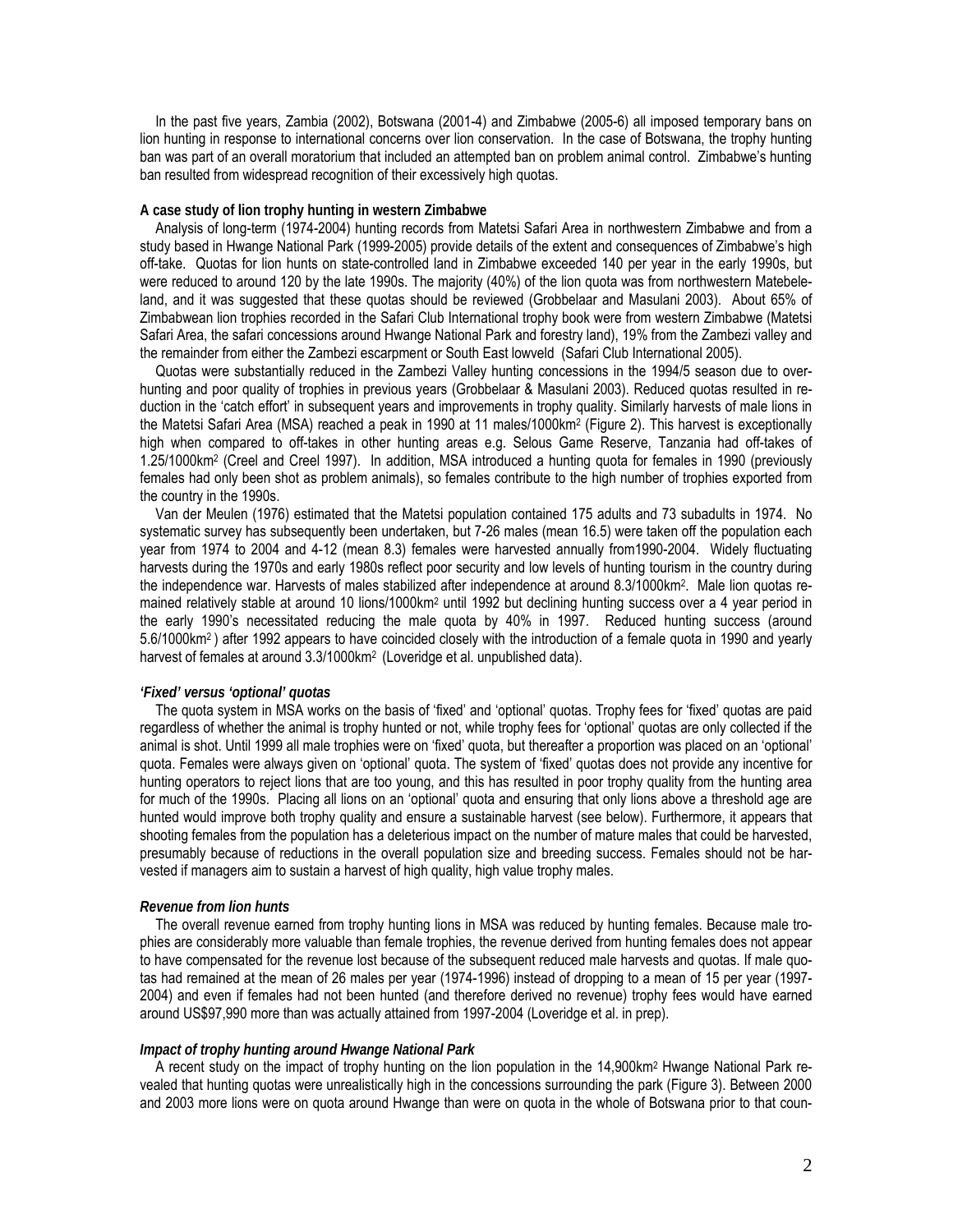try's lion hunting ban in 2000, with quotas in the Gwaai Valley Conservancy exceeding 30 lions/1000 km2 in some years between 2000 and 2003. Hunting of lions (particularly males) in adjacent hunting concessions had a substantial impact on the park population: >70% of radio-tagged Hwange males were shot in the surrounding areas. Furthermore, 30% of all the males shot were between the ages of 3 - 4 years and therefore classed as sub-adult. The Parks and Wildlife Authority have responded to these findings by reducing quotas in 2004 and temporarily suspending hunting for the 2005 and 2006 hunting seasons (Figure 3). Intensive monitoring of the Hwange population reveals a rapid recovery from over-hunting. For example, there were 9-10 adult males in 7 coalitions in the study site in 2003 and 2004. But after a year of suspended trophy hunting, there were 17 adult males in 11 coalitions by the end of 2005,

## **Age-based hunting strategies**

 Using highly detailed individual-based stochastic simulation models, Whitman, et al. (2004) showed that trophy hunting is likely to have minimal impacts on lion populations if offtake is restricted to males that are at least 6 yrs of age (Figure 4). This result can be seen intuitively as follows: male lions cannot successfully gain residence in a pride until they are about 4 yrs old, and their cubs are vulnerable to infanticide until their second birthday. By waiting until he is 6 yrs old, hunters will allow the male to conclude a complete breeding cycle; if he is shot at a younger age, his dependent offspring are likely to die with him. Male lions can reach 15 yrs of age in northern Tanzania, so a 6 yr old male is in prime physical condition. If most males are removed at this age, the younger males in the population can replace the harvested males and remain resident long enough to breed successfully.

Any sexually reproducing population will suffer from excessive removal of breeding-aged males simply due to a lack of mating partners for the females (Fig. 4a), but the lions' social system and associated infanticide greatly increases the population risks from over-harvesting (Fig. 4b). Importantly, there is no fundamental conflict between long-term conservation goals and economic returns from restricting offtake to older males: after thirty years, hunters can expect to maximize their harvest by only shooting males that are 5-6 yrs old (Figs. 4c&d).

 Whitman, et al. (in press) also tested for the importance of environmental stochasticity by comparing a 'recovering' population with a population that was at the carrying capacity at the onset of a specific hunting policy. A 'recovering' population began with only half the territories occupied in the initial standardized population. Harvesting 6 yr old males did not hamper the overall recovery of a disturbed population.

 The most important lesson from these simulations is that there is no risk of over-harvesting a lion population when hunting is restricted to males that are at least 6 yrs of age – regardless of the quota. The advantages of this harvesting strategy cannot be overstated: lions are inherently difficult (and expensive) to census, and lion numbers may vary dramatically in the same area from one year to the next (Kissui &Packer 2004; Packer, et al. 2005). Thus any policy that encourages hunters to fill a quota can risk overexploitation. The 6-yr minimum, on the other hand, runs no associated population-level risks regardless of population size.

 Note, however, that these simulations are all based on "male only" hunting strategies. Removing females is inherently harmful to a population, especially since the successful reproduction of a female lion depends on the size of her pride: large prides out-compete smaller prides and per capita reproduction is lowest in prides of only 1-2 females (Packer et al. 2001).

 Finally, the 6-yr rule was derived using demographic data from Tanzania, but male lions require an extra 1-2 years to become effective competitors in South Africa (Funston et al. 2003), implying that a 7-yr minimum would be prudent in some areas. On the other hand, where hunting concessions can distinguish between residents and nonresidents, the impact of infanticide could be reduced compared to unhunted populations by selectively removing nonresident males (Whitman et al. 2004). Further simulation models are required to determine the optimal long-term offtake strategies in both of these cases – and empirical data should be collected from representative populations that are subject to trophy hunting to confirm the validity of these models.

## **Estimating the age of male lions in wild populations**

 Whitman et al. (2004) showed that the lions' noses become increasingly pigmented with age (Fig. 5), and Whitman et al. (in press) showed that the "6-yr rule" could be achieved by restricting hunting to males with noses that are at least 60% black (Fig. 6). Although the tip of the nose may not be the easiest metric to evaluate in the field, it is a far more reliable indicator of age than the lion's mane (Figs. 7 & 8). Male lions show far greater variation in mane darkness, hair length or extent of mane at a given age (Fig. 7) than in nose coloration (Fig. 5d). Further criteria are currently in development that will hopefully be easier to measure in field conditions, such as cowlicks at the edge of the mane or overall coat condition on the face (Fig. 8).

 After the lion has been shot, it will be important to verify its age. Three techniques are currently in development. First, the pulp cavities of lions' teeth gradually fill in with age, and these gaps can easily be measured from dental x-rays. Preliminary analysis by Cheater (2005) suggests that the pulp cavity of the second premolar does not solid-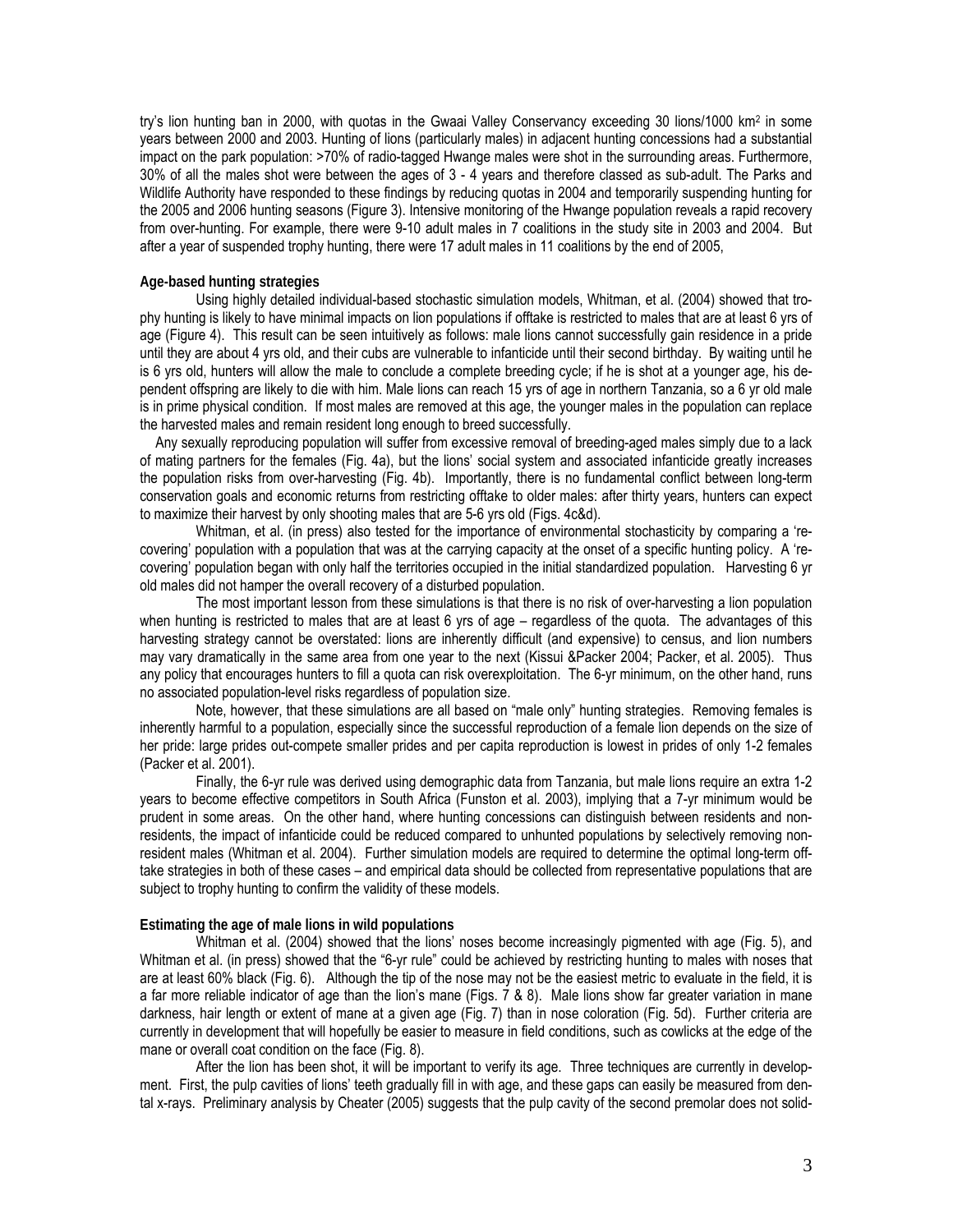ify until 6 yrs of age. Second, Cheater (2005) found that lion teeth have regular cementum layers, at least in southern Africa. Third, Spalding et al. (2005) have shown that carbon-14 tests can be used to determine birth dates to the nearest year for any animal born after 1960 due to a pulse of 14C from above-ground nuclear tests in the 1950s. All three of these techniques are currently being validated with teeth of known-aged lions from the Serengeti. Results should be available by the summer of 2006.

## **Recommendations**

Zimbabwe, Zambia and South Africa have all permitted the offtake of female lions on their quotas. No records were kept on the sex ratio of lion trophies in most cases, so it is impossible to evaluate the potential impact of this practice, but lion hunting has traditionally been restricted to males and the inclusion of females only occurred recently. It would be especially worrying if the inclusion of females was motivated by an inability to fill quotas on males.

- 1. Zimbabwe should lower their hunting quotas to levels comparable to other countries when lion trophy hunting is resumed in 2007. All lions should be placed on an 'optional' quota
- 2. Range states should permanently cease all trophy hunting of female and subadult lions. The need for removing problem lions is undisputed, but several countries (Zambia, Namibia, South Africa and Zimbabwe) allow these lions to be hunted as trophy animals. This practice runs the risk of rendering all quotas meaningless, and it also puts local people at risk of further harm. Selling "problem-animal hunts" may also provide a perverse incentive for poor animal husbandry that is ultimately detrimental to lion conservation.
- 3. Hunting associations in Tanzania and Botswana have already endorsed the 6-yr age-minimum for lion hunting on their concessions. Similar protocols should be adopted in all other range states in eastern and southern Africa.
- 4. Photographs of the nose, face and mane of all trophies should be taken and at least one second premolar tooth should be extracted to permit evaluation of and improvements in age-estimation techniques.
- 5. Detailed demographic data should be collected on at least 1-2 representative populations that are subject to trophy hunting to validate the predictions of the simulation models. More extensive simulation modeling should also be undertaken to estimate the impact of trophy hunting in areas where males may not become effective competitors until 5-6 yrs of age and where resident males can be reliably distinguished from non-residents.
- 6. Range states where lions are trophy hunted should maintain and publish data on lion quotas and trophies, including sex and origin of harvested animals.
- 7. We strongly endorse South Africa's Panel of Experts recommendation that "in general, the practice of hunting captive-bred animals should be disallowed" (Anonymous 2005). Captive-bred hunting undermines the conservation credibility of the hunting industry and does nothing to preserve lion habitat.

Despite these deficiencies, the level of lion trophy hunting has been prudent in most countries over the past 30yrs, tourist hunting provides an important incentive to conserve wildlife habitat in 8 of the 12 countries in Fig. 1, and the total amount of land set aside for hunting exceeds the total area of the national parks (Table 2), potentially doubling the amount of land available for wild lions. The hunting industry should be encouraged to take the lead in lion conservation, especially since hunting areas often serve as buffer zones around national parks, and hunting companies should be actively recruited as essential partners in reducing human-lion conflict and preventing habitat loss.

## **References**

Anonymous 2005. Panel of Experts on Professional and Recreational Hunting in South Africa. Final draft report to the Minister of Environmental Affairs and Tourism, Oct. 25

Bauer, H. & S. Van Der Merwe (2004). Inventory of free-ranging lions *Panthera leo* in Africa. *Oryx* 38, 26-31.

Bertram, B.C.R. (1975), Social factors influencing reproduction in wild lions. *Journal of Zoology* 177, 463-482.

- Chardonnet**,** P. (2002). *Conservation* of *the African lion: Contribution to a status survey.* International Foundation for the Conservation of Wildlife, France, and Conservation Force, USA.
- Cheater, A. (2005). Master's thesis, Tshwane University of Technology, Pretoria.
- Creel, S. & N.M. Creel (1997). Lion density and population structure in the Selous Game Reserve: evaluation of hunting quotas and offtake. African Journal of Ecology 35: 83-93.
- Funston, P.J., M.G.L. Mills, P.R.K. Richardson, & A.S. van Jaarsveld (2003). Reduced dispersal and opportunistic territory acquisition in male lions (*Panthera leo*). *J. Zool., Lond*. **259,** 1-12.
- Grobbelaar, C. & R. Masulani (2003). *Review of offtake quotas, trophy quality and 'catch effort' across the four main wildlife species elephant, buffalo, lion and leopard*. WWF SARPO.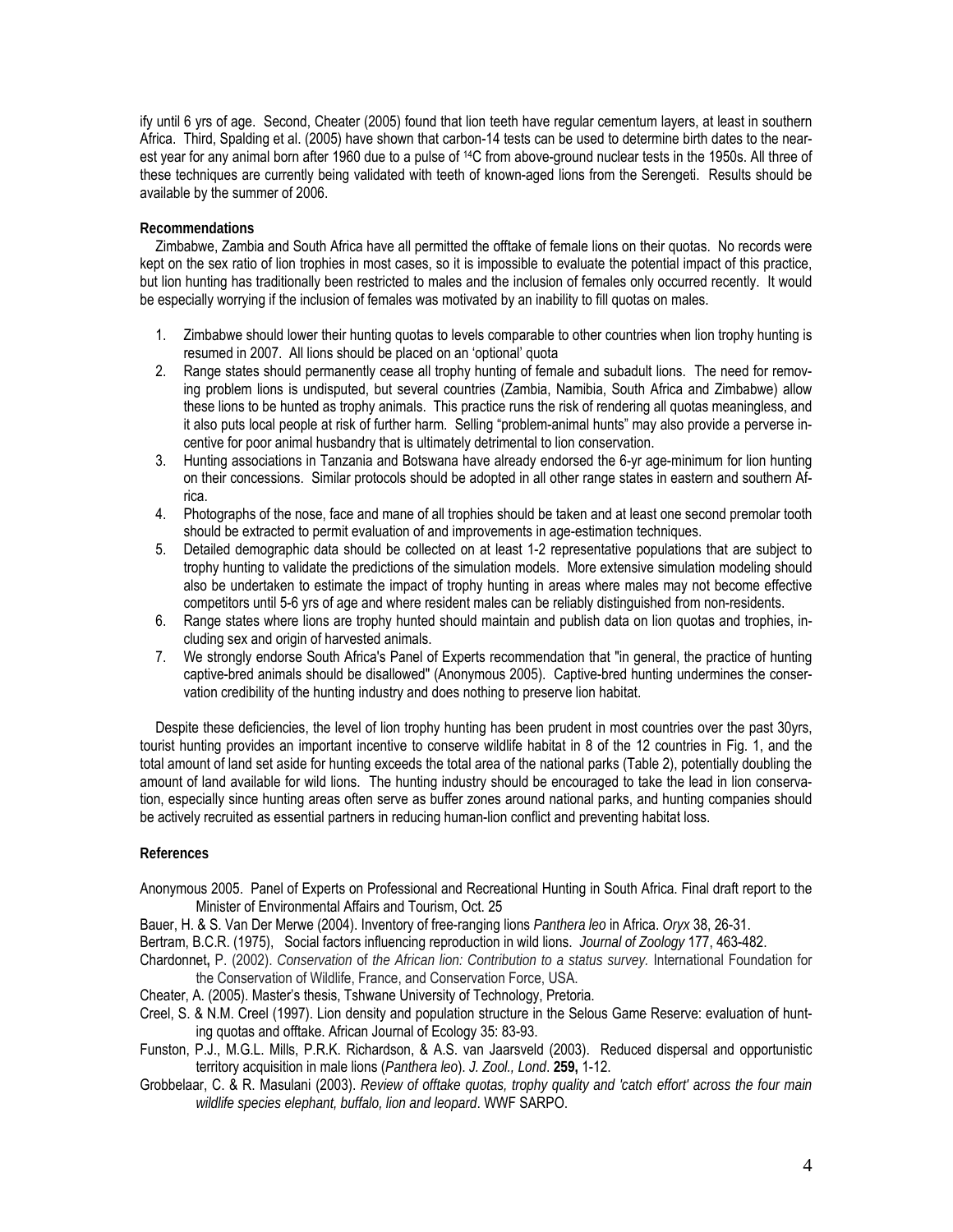- Kissui, B.M. & C. Packer (2004). Top-down regulation of a top predator: lions in the Ngorongoro Crater. *Proc. Roy. Soc. Series B* 271, 1867-1874.
- Loveridge, A.J., G. Moyo, F. Murindagomo & D.W. Macdonald (in prep). Impact of trophy hunting on lions in Matetsi Safari Area, Zimbabwe.
- Packer, C. (2001). Infanticide is no fallacy. *American Anthropologist* 102, 829-857.
- Packer, C. & A.E. Pusey (1984). Infanticide in carnivores. *In* Infanticide: Comparative and evolutionary perspectives, G. Hausfater and S.B. Hrdy, eds. Pp. 31-42 (New York, Aldine)
- Packer, C., A.E. Pusey & L. Eberly (2001). Egalitarianism in female African lions. *Science* 293, 690-693.
- Packer, C., R. Hilborn, A. Mosser, B. Kissui, J. Wilmshurst, M. Borner, G. Hopcraft & A.R.E. Sinclair (2005). Ecological change, group territoriality and non-linear population dynamics in Serengeti lions. *Science* 307, 390-393.
- Pusey, A.E. & C. Packer (1994). Infanticide in lions. *In* Protection and abuse of young in animals and man. S. Parmigiani, B. Svare & F. vom Saal, eds. London, Harwood.
- Roulet, P.A. (2004). *« Chasseur Blanc, Coeur Noir? » La chasse sportive en Afrique centrale. Une analyse de son rôle dans la conservation de la faune sauvage et le développement rural au travers des programmes de gestion de la chasse communautaire*. Thèse de Doctorat de Géographie, Laboratoire Ermes IRD / Université d'Orléans, 563 p.
- Safari Club International (2005). *SCI Record Book of Trophy Animals: Africa Field Edition*. (XI edn). Tucson, Arizona: Safari Club International.
- Spalding, K.L., B.A. Buchholz, L.-E. Bergman, H. Druid & J. Frisén (2005). Age written in teeth by nuclear tests. *Nature* 437, 333-334.
- van der Meulen, J. H. (1976). *Aspects of the lion (Panthera leo L.) population of the Matetsi Game Area*. Certificate in Field Biology. University of Rhodesia. Salisbury, Rhodesia. 113pp.
- West, P.M. & C. Packer (2003). Sexual selection, temperature and the lion's mane. *Science* 297, 1339-1343.
- Whitman, K., A. Starfield, H. Quadling & C. Packer (2004). Sustainable trophy hunting in African lions. *Nature* 428, 175- 178.
- Whitman, K., A. Starfield, H. Quadling & C. Packer (in press). Integrating long-term data and simulation models for sustainable harvest of the African lion. *Conservation Biology.*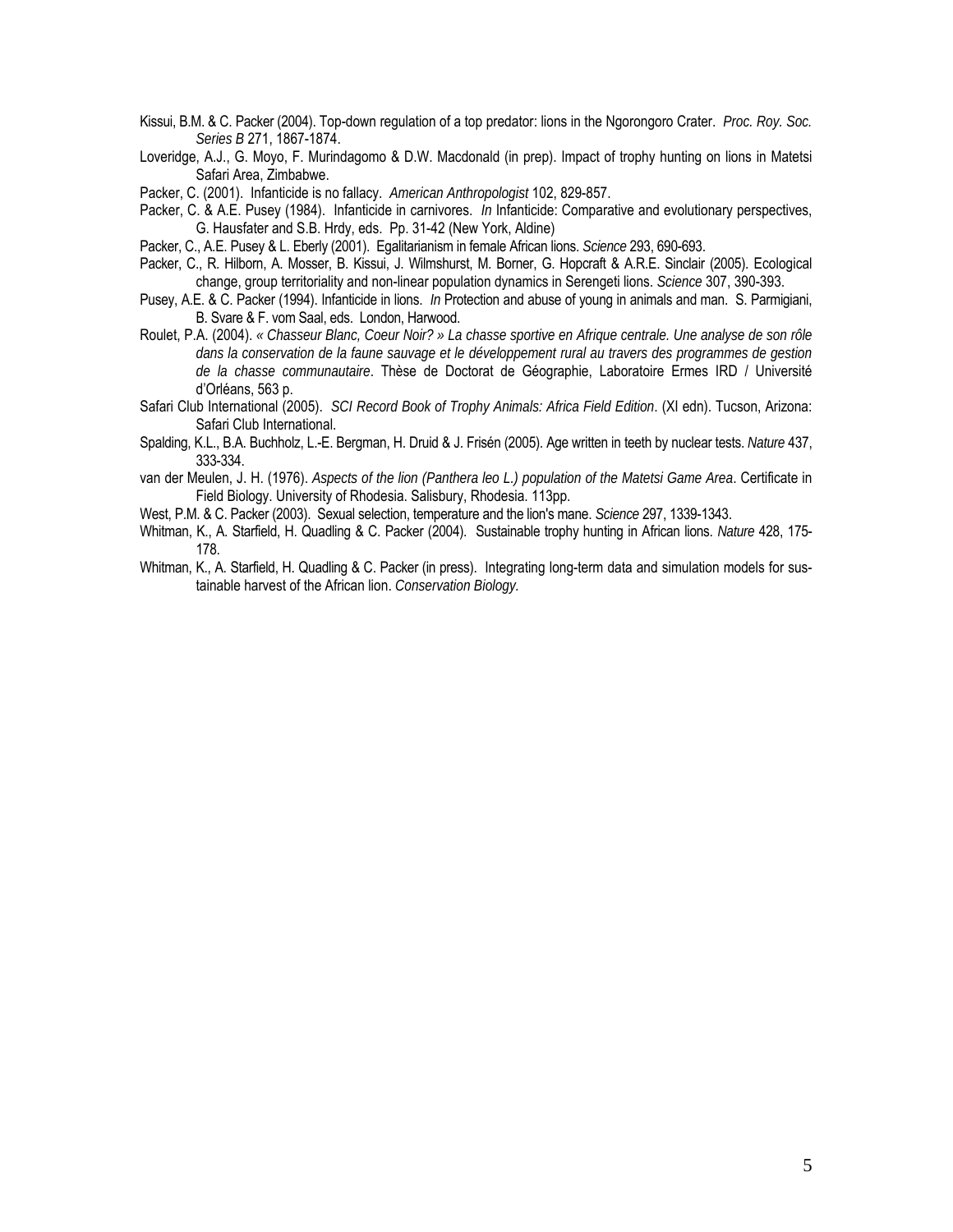

## **Chardonnet population estimates**

**Bauer & van der Merwe population estimates**



**Figure 1.** Estimated proportion of the lion population in each country removed annually by trophy hunting. Top graph uses population estimates from Chardonnet and the bottom graph is from Bauer & van der Merwe.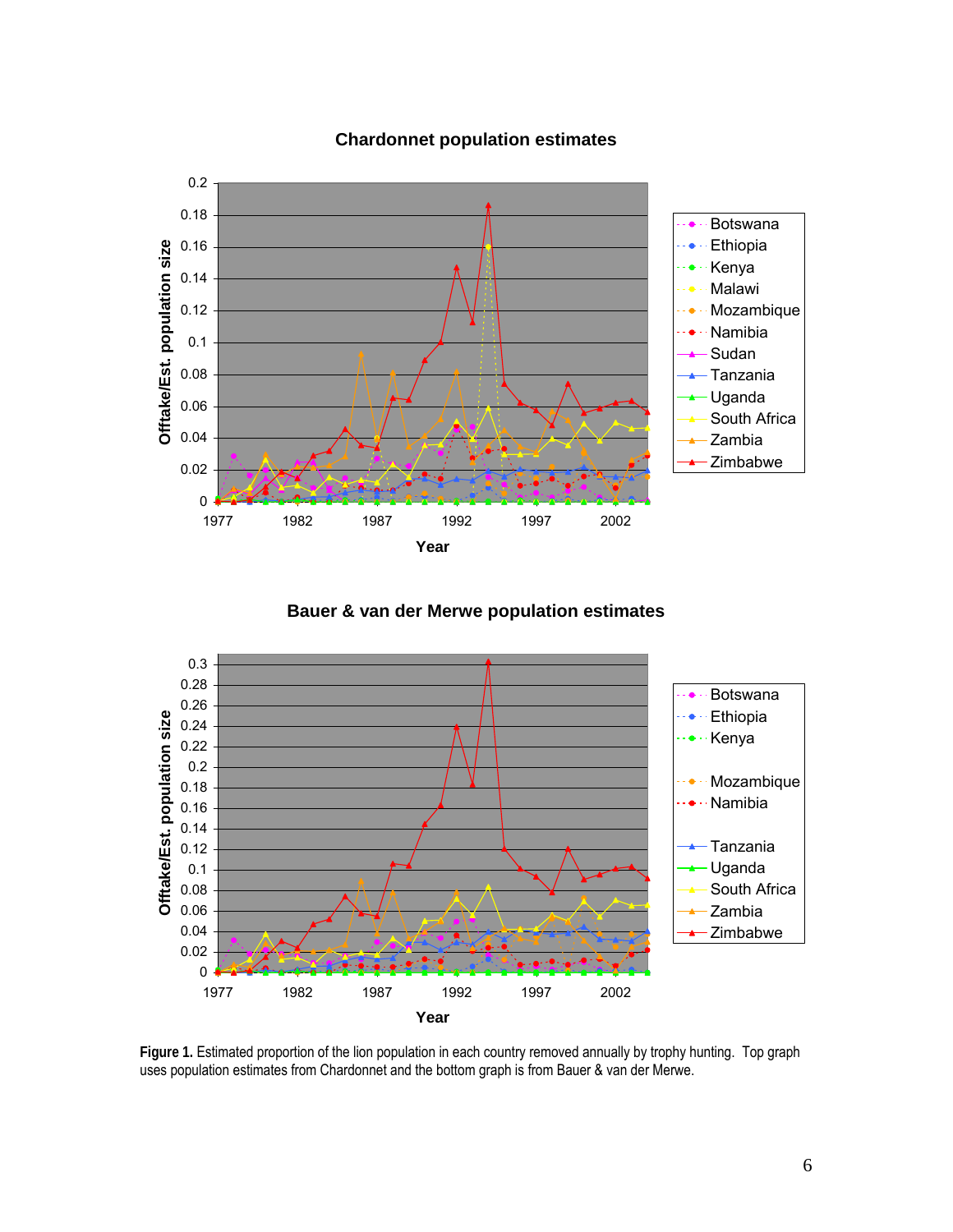

**Figure 2**: Quotas and harvests of male and female lions in the Matetsi safari area, Zimbabwe, 1974 to 2004. A) Quotas set by Parks Authority B) Harvest of male and female lions in the Safari area. From : Loveridge, Murindagomo, Moyo & Macdonald (in prep).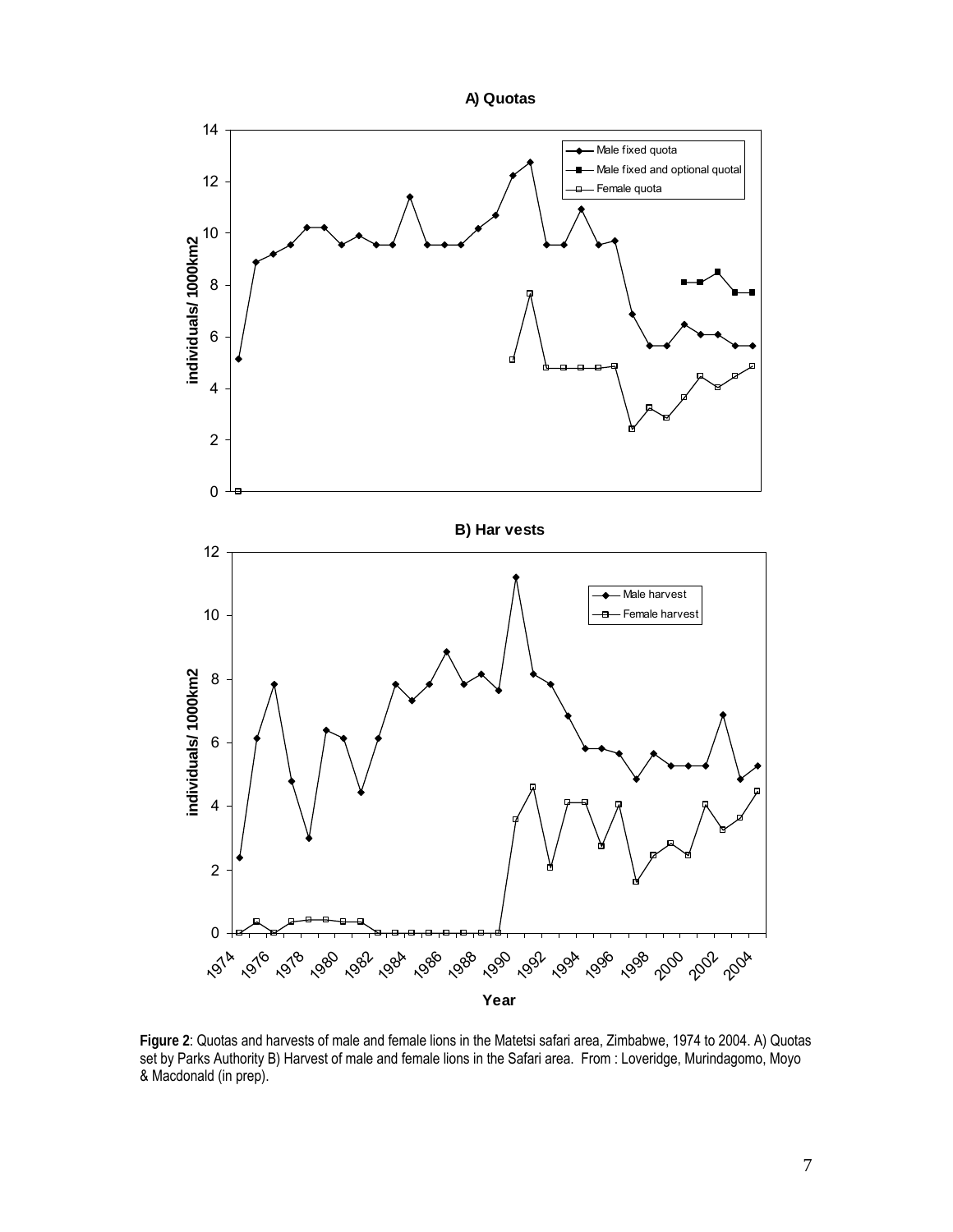



**Figure 3:** Quotas and Harvests of male lions (A) and female lions (B) in the hunting concessions directly adjacent to Hwange National Park, Zimbabwe, 1998-2005. From: Loveridge, Searle, Murindagomo & Macdonald (in prep.).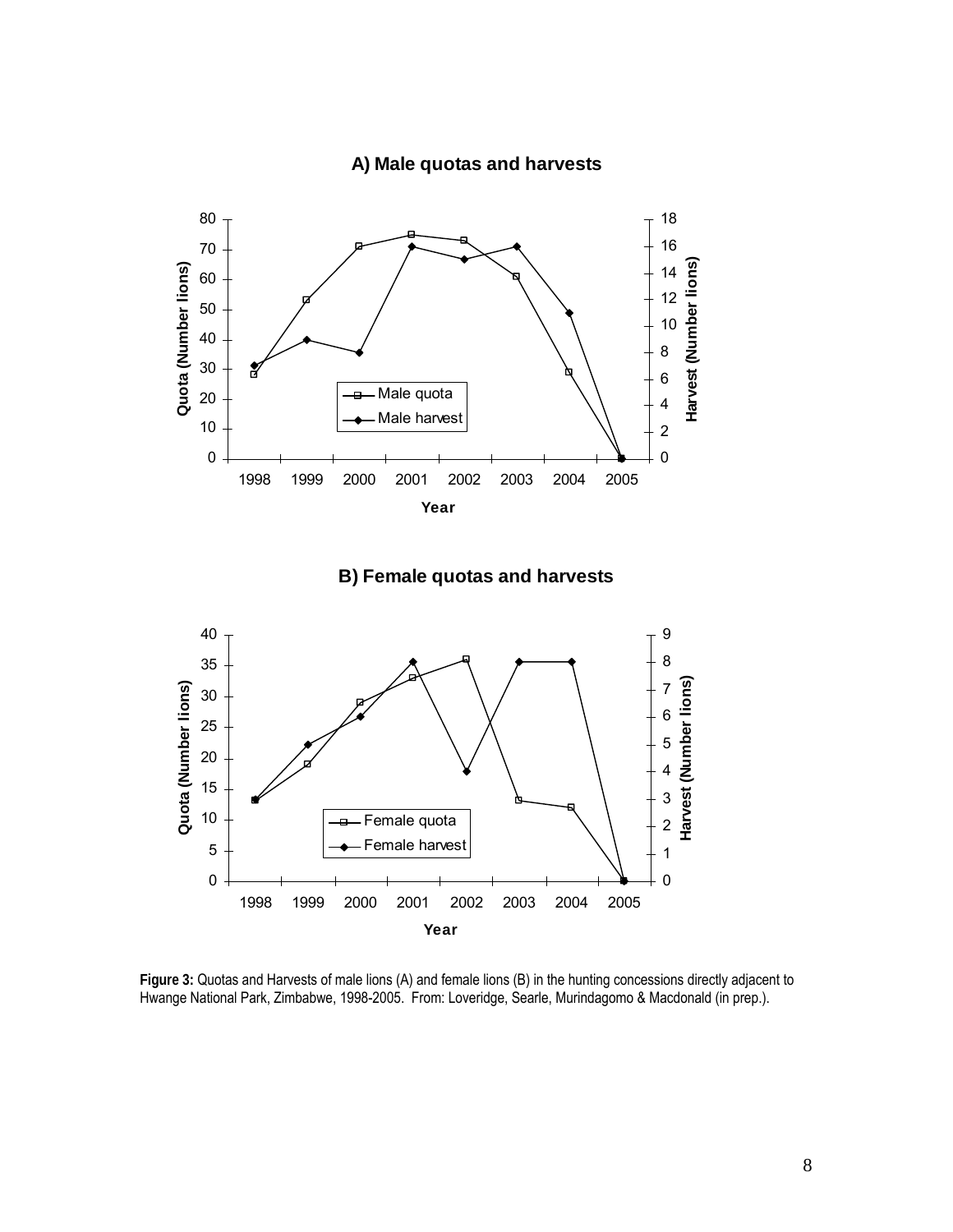

**Figure 4.** Effects of trophy hunting as a function of quota size and male age (Whitman, et al. 2004). Red indicates average outcome after 100 runs from shooting males ≥3 yrs, orange restricted to males ≥4 yrs, blue is ≥5 yrs, and green is ≥6 yrs.

**A.** Number of adult females after 30 yrs in hypothetical populations where males are non-infanticidal.

**B.** Number of females in infanticidal populations; note that infanticidal populations are smaller and more vulnerable to trophy hunting.

**C.** Total number of males harvested over 30 yrs in infanticidal populations.

**D.** Total number of 5-6 yr old high-quality "trophies" harvested in infanticidal populations.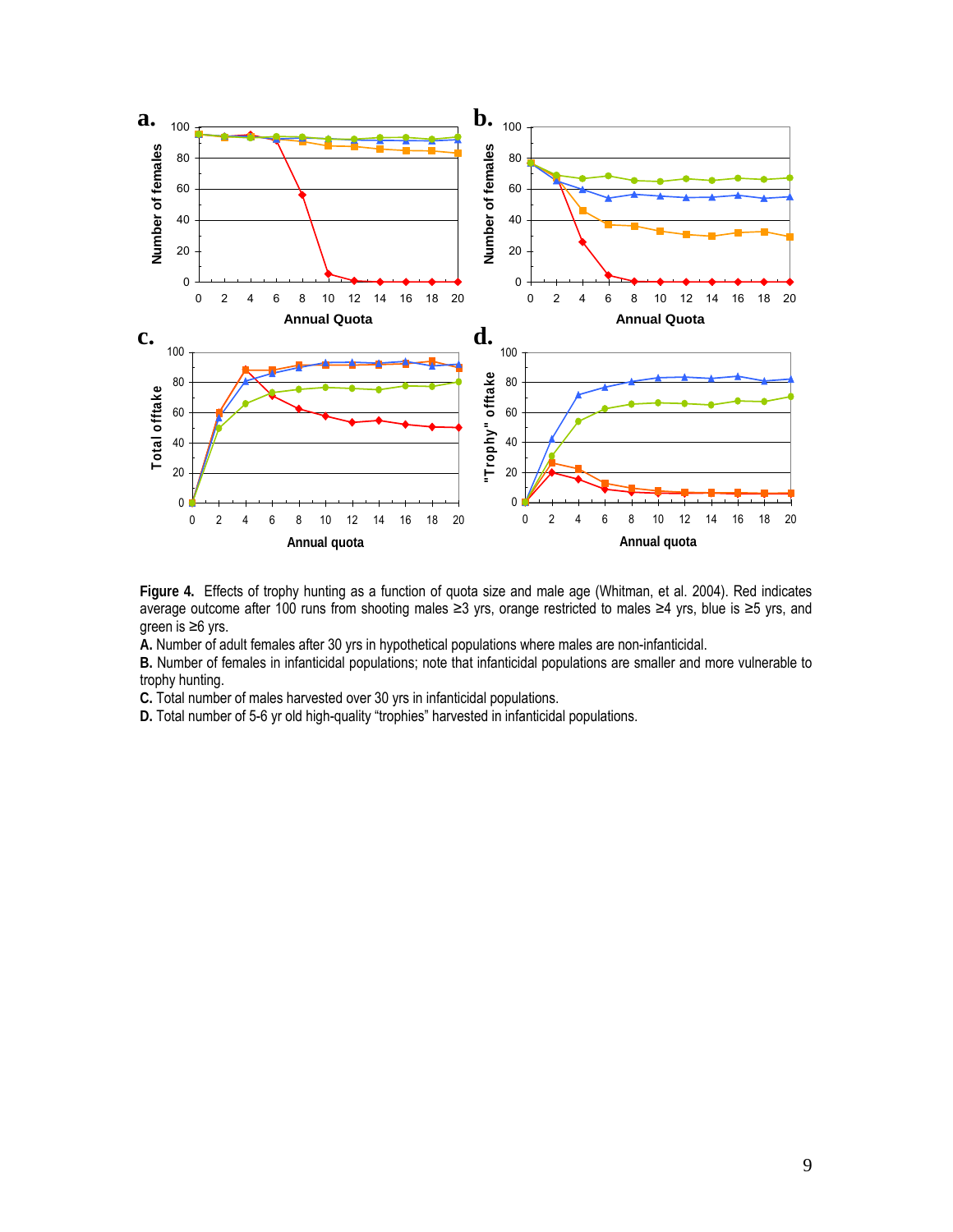

**Figure 5.** Age-estimation for adult lions using nose colouration (Whitman, et al. 2004)

**A.** Identification photograph of a 3 yr old male.

**B.** Excised photo of nose tip.

**C.** GIS rendering of nose colouration.

**D.** Age-change of nose colouration for males and females in two separate populations. Horizontal red line indicates the recommended 60% minimum.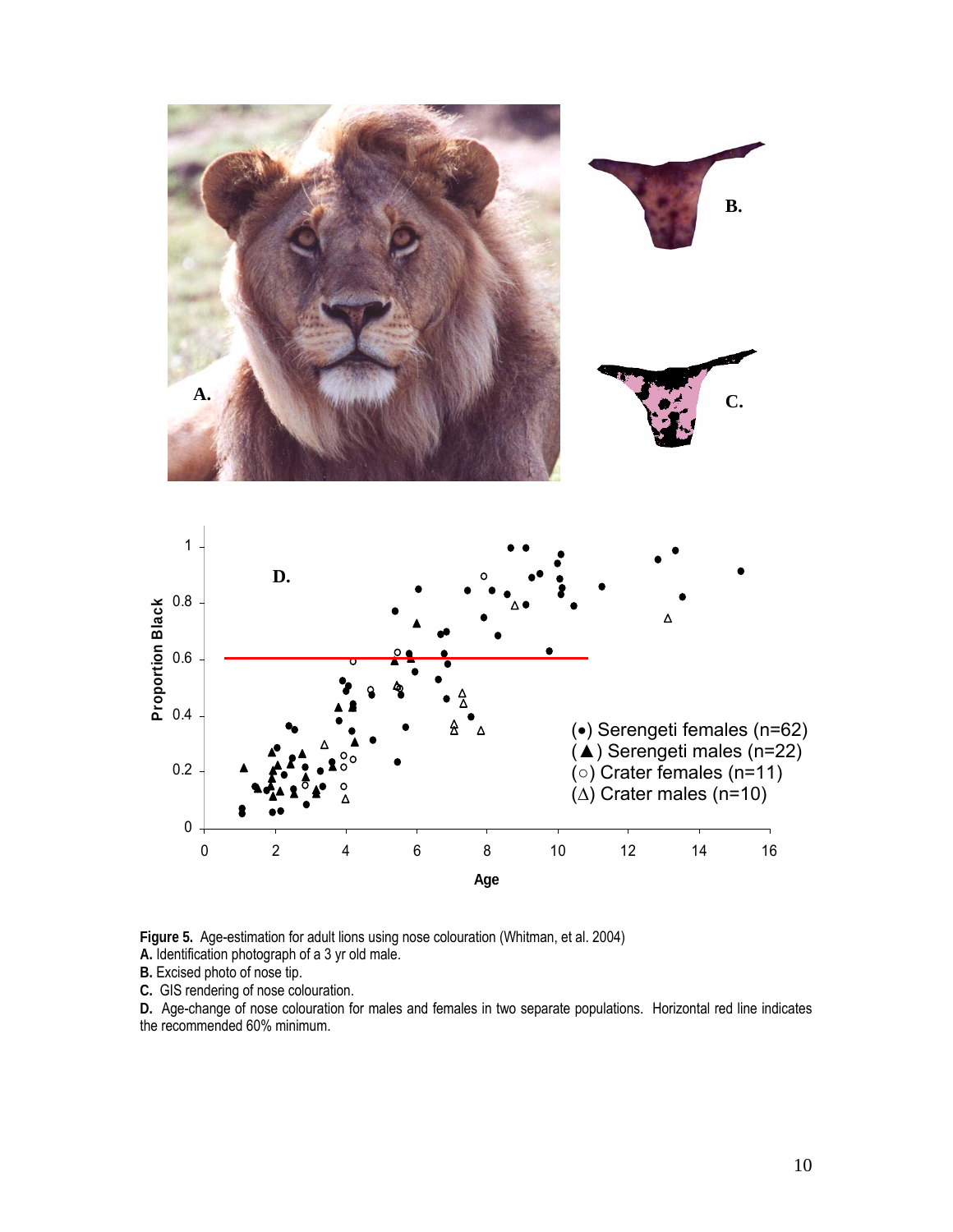

**Figure 6.** Effects of trophy hunting after 40 yrs on female population size as a function of quota size and male age (Whitman et al. in press). Red indicates average outcome over 100 runs from shooting males ≥3 yrs, orange is ≥4 yrs, blue is ≥5 yrs, and green is ≥6 yrs. Dotted lines use nose coloration as a measure of male age: orange is restricted to males with noses that are ≥40% black ( $\equiv$  4yrs), blue is ≥50% ( $\equiv$  5 yrs), and green is ≥60% ( $\equiv$  6yrs).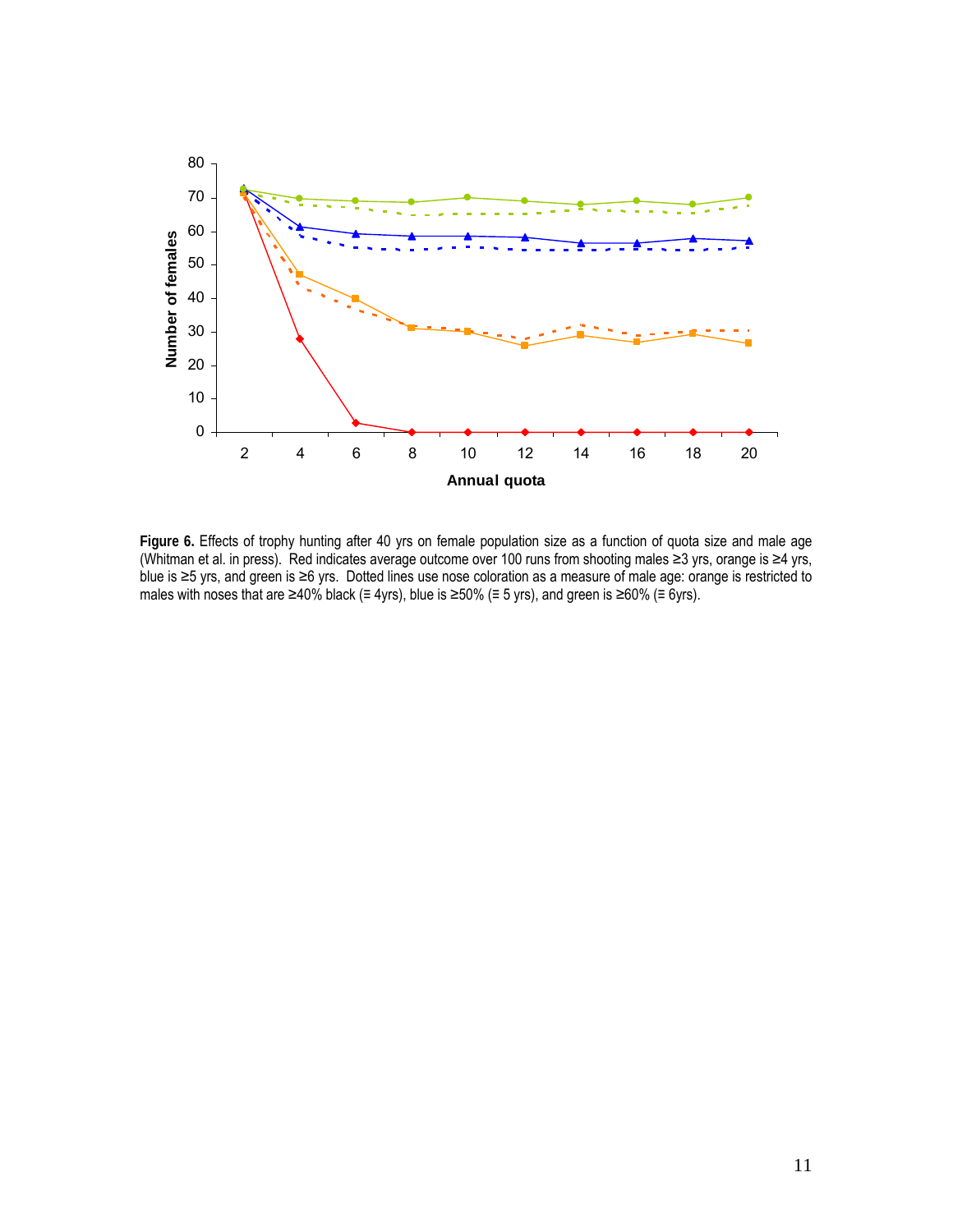

**Figure 7.** Mane dimensions for known-aged males in the Serengeti and Ngorongoro Crater: mane color/darkness (top), hair length (middle) and the extent of the mane over the male's head, neck, chest and shoulders (bottom). Vertical lines emphasize the lack of change in these traits between the ages of 4 and 6 yrs. Manes were scored from photographs by a panel of undergraduates; for details see West & Packer (2003).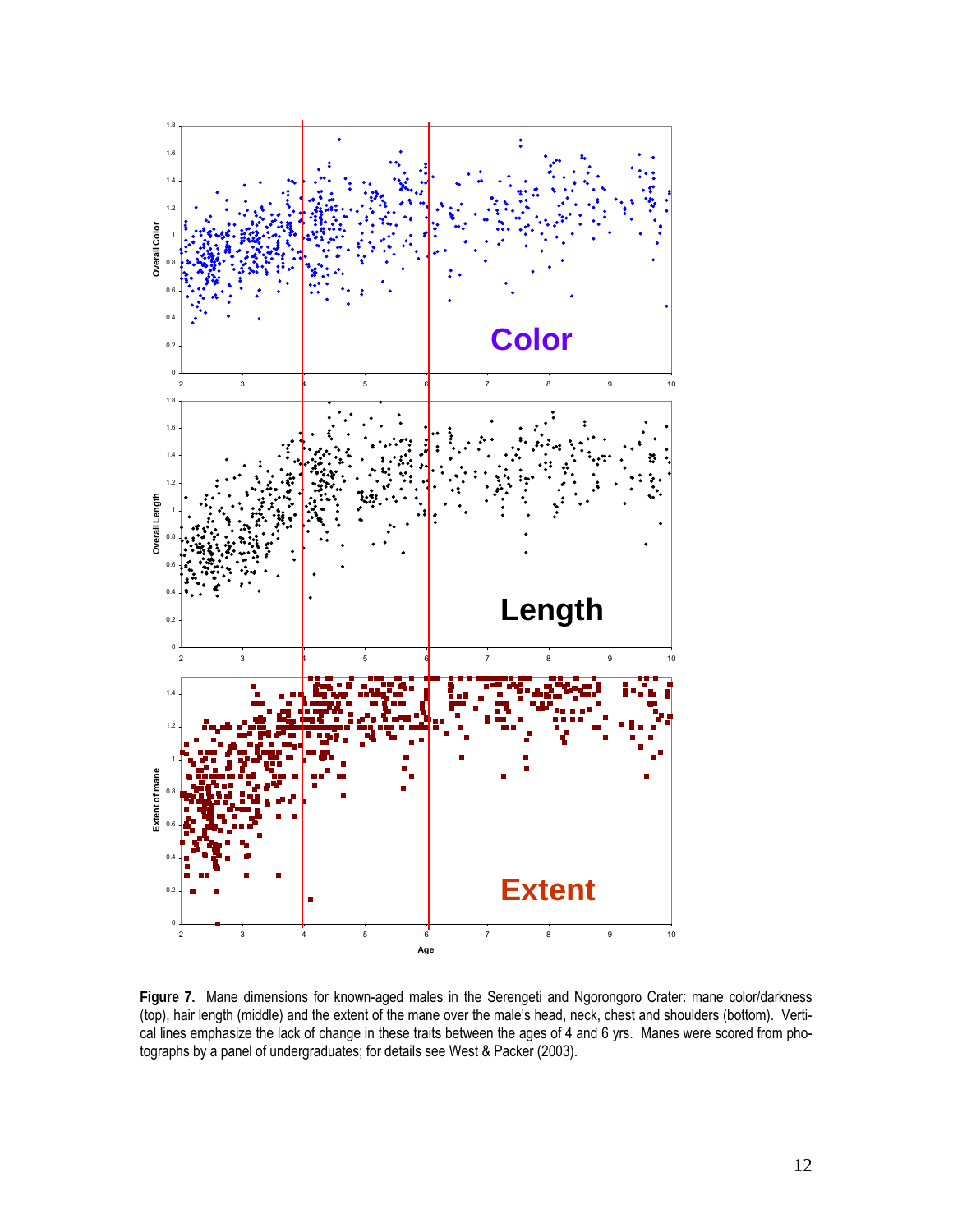

**Figure 8.** Known-aged males from the Serengeti.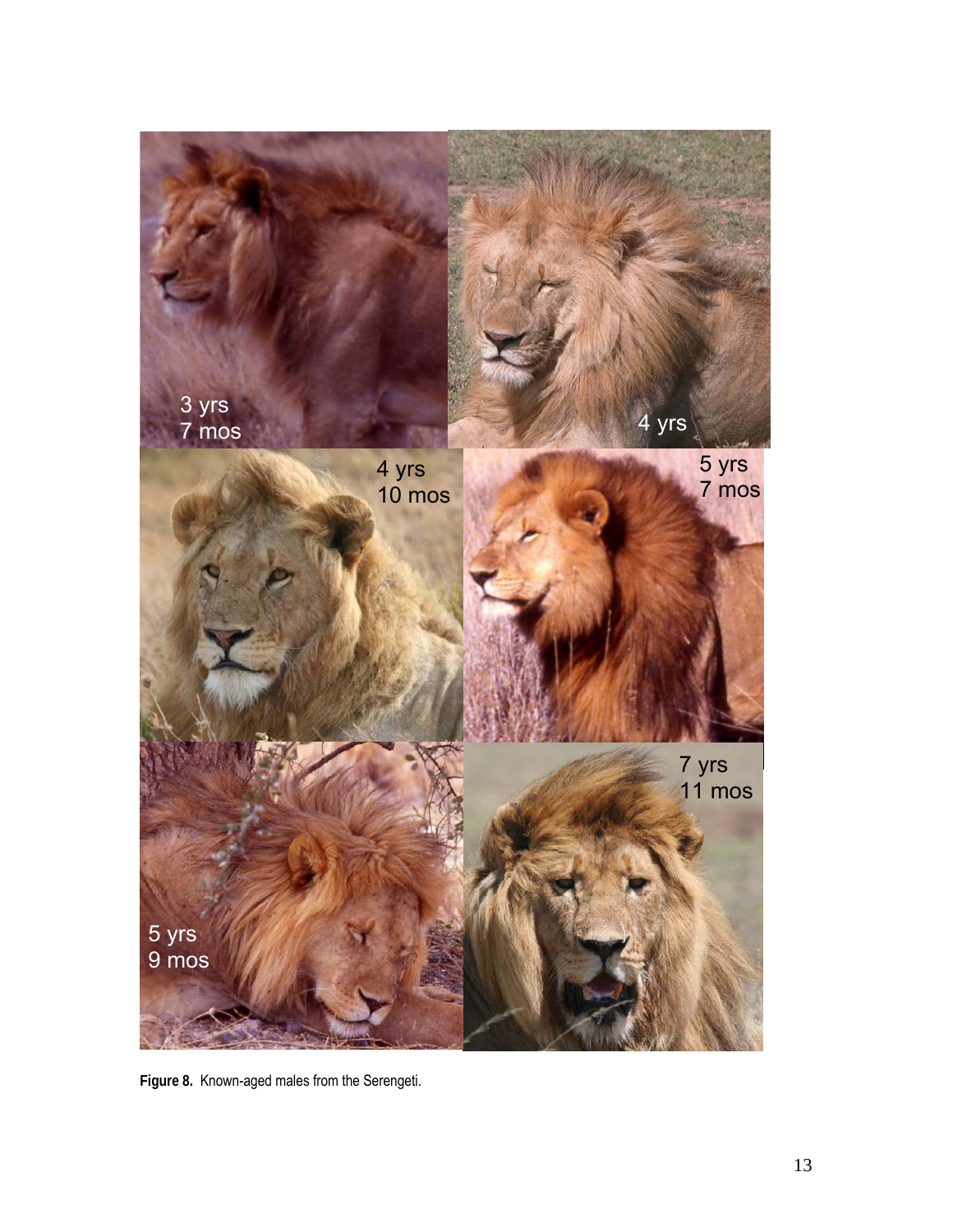| Country $\rightarrow$             | <b>Botswana</b> | Ethiopia       | Kenya          | Malawi   | <b>Mzmbque</b> | <b>Namibia</b> | Sudan            | Tanzania | Uganda   | S. Africa      | Zambia   | Zimbabwe |
|-----------------------------------|-----------------|----------------|----------------|----------|----------------|----------------|------------------|----------|----------|----------------|----------|----------|
| Chardonnet $\rightarrow$          | 3207            | 1472           | 2749           | 25       | 955            | 691            | 800              | 14432    | 618      | 3852           | 1441     | 1686     |
| Bauer/van der Merwe $\rightarrow$ | 2918            | 1000           | 2280           | N.A.     | 400            | 910            | N.A.             | 7073     | 575      | 2716           | 1500     | 1037     |
| 1977                              | 3               | $\Omega$       | 6              | $\Omega$ | 0              | $\overline{0}$ | $\overline{0}$   | $\theta$ | $\Omega$ | $\overline{2}$ | $\Omega$ |          |
| 1978                              | 92              |                |                |          |                |                | 6                |          |          | 12             | 12       |          |
| 1979                              | 53              |                |                | $\Omega$ | 0              |                |                  |          |          | 35             | 8        |          |
| 1980                              | 64              |                |                | 0        | 0              |                | 12               | 19       | 0        | 102            | 43       | 16       |
| 1981                              | 53              |                |                | $\Omega$ | 0              | 0              | 6                | 6        | 0        | 35             | 25       | 32       |
| 1982                              | 48              | 2              | 2              | 0        | 0              | 2              | 20               | 23       |          | 40             | 32       | 25       |
| 1983                              | 28              |                | $\Omega$       | 0        | 0              | $\Omega$       | 20               | 44       | $\Omega$ | 22             | 31       | 49       |
| 1984                              | 27              | $\mathfrak{2}$ |                | $\Omega$ |                | 0              | 6                | 46       | 0        | 60             | 33       | 54       |
| 1985                              | 48              | $\overline{c}$ | 3              | 0        | 0              |                | $\boldsymbol{0}$ | 85       | $\Omega$ | 42             | 41       | 77       |
| 1986                              | 38              | $\overline{2}$ | $\overline{2}$ |          |                | 6              | $\boldsymbol{0}$ | 108      |          | 53             | 134      | 60       |
| 1987                              | 87              |                | 0              |          |                |                | $\boldsymbol{0}$ | 93       |          | 47             | 57       | 57       |
| 1988                              | 76              |                | $\Omega$       | ∩        | 0              |                | $\boldsymbol{0}$ | 101      | 0        | 91             | 117      | 110      |
| 1989                              | 72              |                | 0              | ∩        |                | 8              | $\boldsymbol{0}$ | 209      |          | 60             | 50       | 108      |
| 1990                              | 113             |                | 0              | 0        | 5.             | 12             | $\Omega$         | 210      | $\Omega$ | 137            | 60       | 150      |
| 1991                              | 98              |                | 0              |          | $\overline{2}$ | 10             | $\boldsymbol{0}$ | 156      | $\Omega$ | 139            | 75       | 169      |
| 1992                              | 145             |                | $\overline{2}$ | 0        | $\Omega$       | 33             | $\boldsymbol{0}$ | 209      | $\theta$ | 195            | 118      | 248      |
| 1993                              | 151             | 6              |                | 0        | 0              | 19             | $\boldsymbol{0}$ | 195      | 0        | 152            | 36       | 190      |
| 1994                              | 50              | 13             |                | 4        | 11             | 22             | $\boldsymbol{0}$ | 282      | $\theta$ | 227            | 51       | 314      |
| 1995                              | 35              |                | 0              | 0        | 5              | 23             | $\boldsymbol{0}$ | 230      | $\Omega$ | 115            | 65       | 125      |
| 1996                              | 9               |                |                | 0        | 17             |                | $\boldsymbol{0}$ | 298      | $\Omega$ | 115            | 50       | 105      |
| 1997                              | 18              |                |                | $\Omega$ | 14             | 8              | $\overline{0}$   | 276      | $\Omega$ | 116            | 45       | 97       |
| 1998                              | 9               |                |                | 0        | 21             | 10             | $\overline{0}$   | 264      | $\Omega$ | 153            | 82       | 81       |
| 1999                              | 22              |                |                | $\Omega$ |                |                | $\boldsymbol{0}$ | 272      | $\theta$ | 137            | 74       | 125      |
| 2000                              | 30              |                |                | 0        | 29             | 11             | 0                | 317      | 0        | 189            | 47       | 94       |
| 2001                              | 9               | $\overline{2}$ |                | 0        | 15             | 12             | $\boldsymbol{0}$ | 230      |          | 148            | 24       | 99       |
| 2002                              |                 | $\overline{2}$ | 0              | $\Omega$ | 10             | 6              | $\Omega$         | 227      | $\Omega$ | 192            | 3        | 105      |
| 2003                              |                 | 3              |                | 0        | 15             | 16             | $\boldsymbol{0}$ | 218      |          | 177            | 38       | 107      |
| 2004                              |                 |                |                | ∩        | 15             | 20             |                  | 285      |          | 179            | 45       | 95       |

**Table 1.** Estimated lion populations (Chardonnet 2002; Bauer & van der Merwe 2004) and number of trophy lions exported each year.